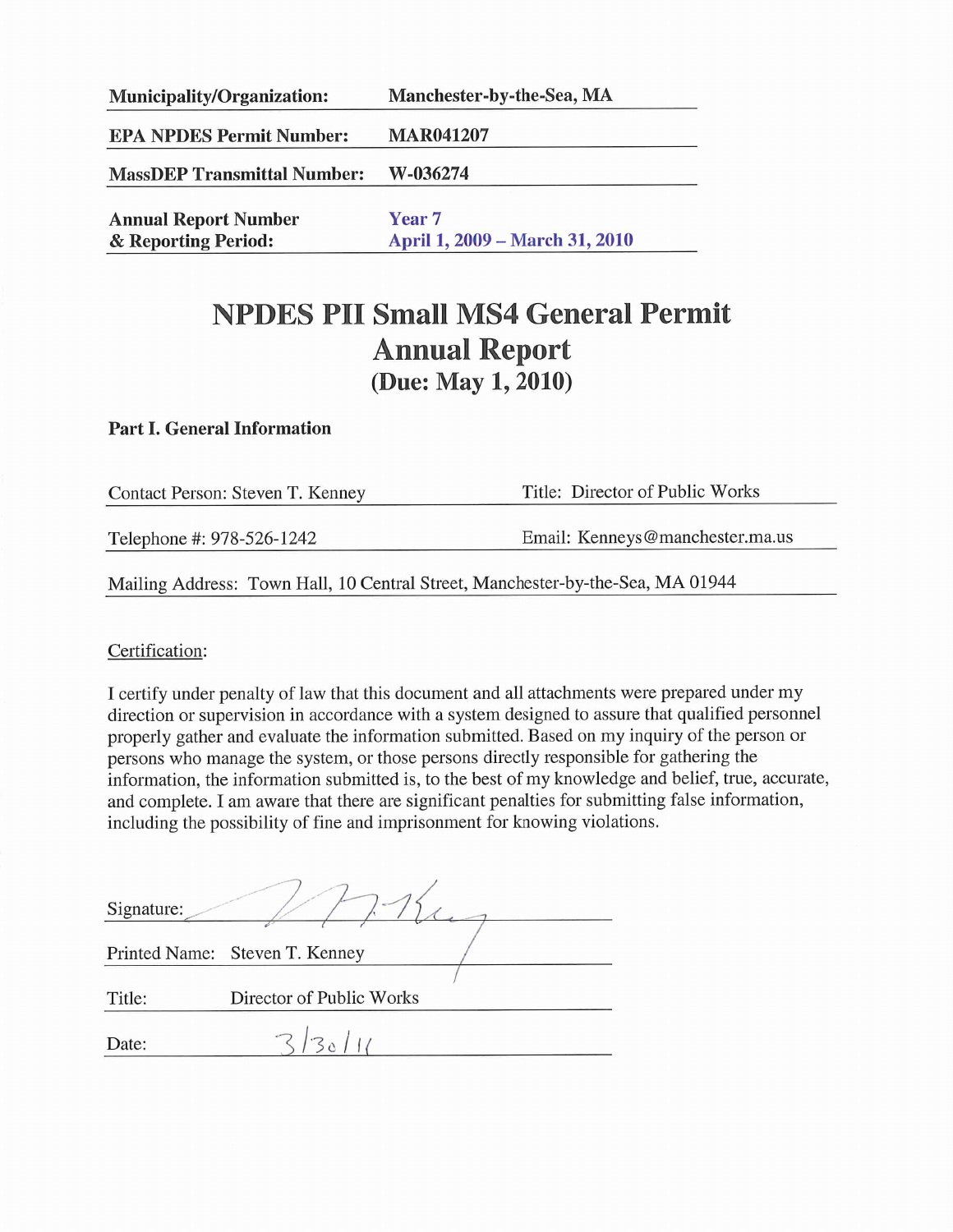#### **Part II. Self-Assessment**

From April 1, 2009 – March 31, 2010 the Town of Manchester-by-the-Sea continued to make progress implementing BMPs and meeting requirements of EPA's 2003 General Permit for Storm Water Discharges from Small Municipal Separate Storm Sewer Systems (MS4s). Town Staff from the DPW, Conservation Commission, Building Department, Board of Health, and Planning Board conducted stormwater management activities.

The DPW and Board of Health continue to keep information on stormwater available at the Town Hall. Good housekeeping measures, including catch basin cleaning, street sweeping, and drainage infrastructure maintenance and cleaning, continue to be administered through the DPW.

BMPs selected continue to be appropriate for the Town.

#### **Notes on Permit Year 7 Annual Report:**

- In the Permit Year 5 Annual Report, the Town assigned new BMP ID#s, to better link the BMP to the MCM (i.e., BMP 1 became BMP 1.1, BMP 2 became BMP 1.2, and BMP 3 became BMP 2.2, etc). All BMPs identified in the Notice of Intent continue to be implemented.
- In the Permit Year 6 Annual Report, the Town added a BMP (#6.1) to include a stormwater system and catch basin inspection program.
- This year, Town added BMPs #1.3, 1.4 and 6.5.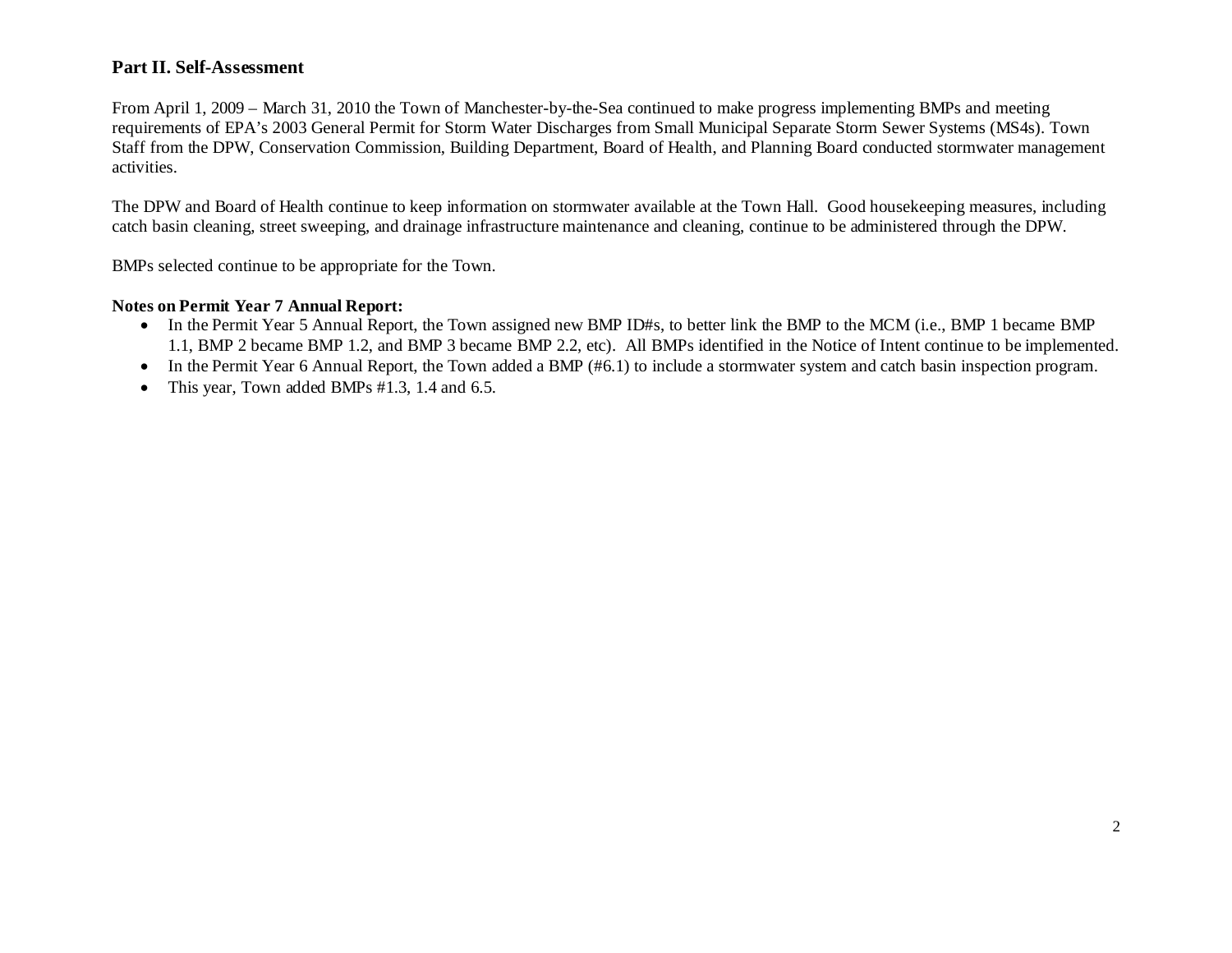## **Part III. Summary of Minimum Control Measures**

### **1. Public Education and Outreach**

| <b>BMP</b>      | <b>BMP</b> Description      | Responsible     | <b>Measurable Goal(s)</b> | <b>Progress on Goal(s) –</b>          | <b>Planned Activities -</b>          |
|-----------------|-----------------------------|-----------------|---------------------------|---------------------------------------|--------------------------------------|
| $\mathbf{ID}$ # |                             | Dept./Person    |                           | <b>Permit Year 7</b>                  | Permit Year 8                        |
|                 |                             | <b>Name</b>     |                           | (Reliance on non-municipal partners)  |                                      |
|                 |                             |                 |                           | indicated, if any)                    |                                      |
|                 | <b>Water Conservation</b>   | <b>DPW</b>      | Number of brochures       | Mailed approximately 2,000 water      | Continue mailings as needed and as   |
| 1.1             | <b>Practice Brochures</b>   |                 | mailed                    | conservation brochures with water     | budget allows.                       |
|                 |                             |                 |                           | bills. Each water customer receives a |                                      |
|                 |                             |                 |                           | bill.                                 |                                      |
| Revised         |                             |                 | Revised Year 1:           |                                       |                                      |
|                 |                             |                 | Brochure distribution     |                                       |                                      |
|                 |                             |                 | (goal of over 1,700)      |                                       |                                      |
|                 | <b>Hold Hazardous Waste</b> | Board of Health | Conduct annual event      | Annual household hazardous waste day  | Continue annual event as budget      |
| 1.2             | Collection                  |                 |                           | was held by Board of Health on a      | allows.                              |
| Revised         |                             |                 |                           | weekend in April 2009.                |                                      |
|                 |                             |                 |                           |                                       | Continue to provide recycling        |
|                 |                             |                 |                           | Town continued to provide recycling   | information on website as necessary. |
|                 |                             |                 |                           | information on Town Website           |                                      |

| 1.3 | <b>Stormwater Brochures</b><br>at Town Hall | DPW/<br>Conservation/<br>Stream Team | Make stormwater-<br>related brochures<br>available at Town Hall | Three stormwater brochures are<br>available in Town Hall: "The<br>Importance of Streamside Buffers",<br>"Make the Stormwater Connection"<br>and "Pet Waste and Bathing Beaches - | As budget allows, continue to make<br>brochures available in Town Hall. |
|-----|---------------------------------------------|--------------------------------------|-----------------------------------------------------------------|----------------------------------------------------------------------------------------------------------------------------------------------------------------------------------|-------------------------------------------------------------------------|
|     |                                             |                                      |                                                                 | Guidelines for Pet Owners"                                                                                                                                                       |                                                                         |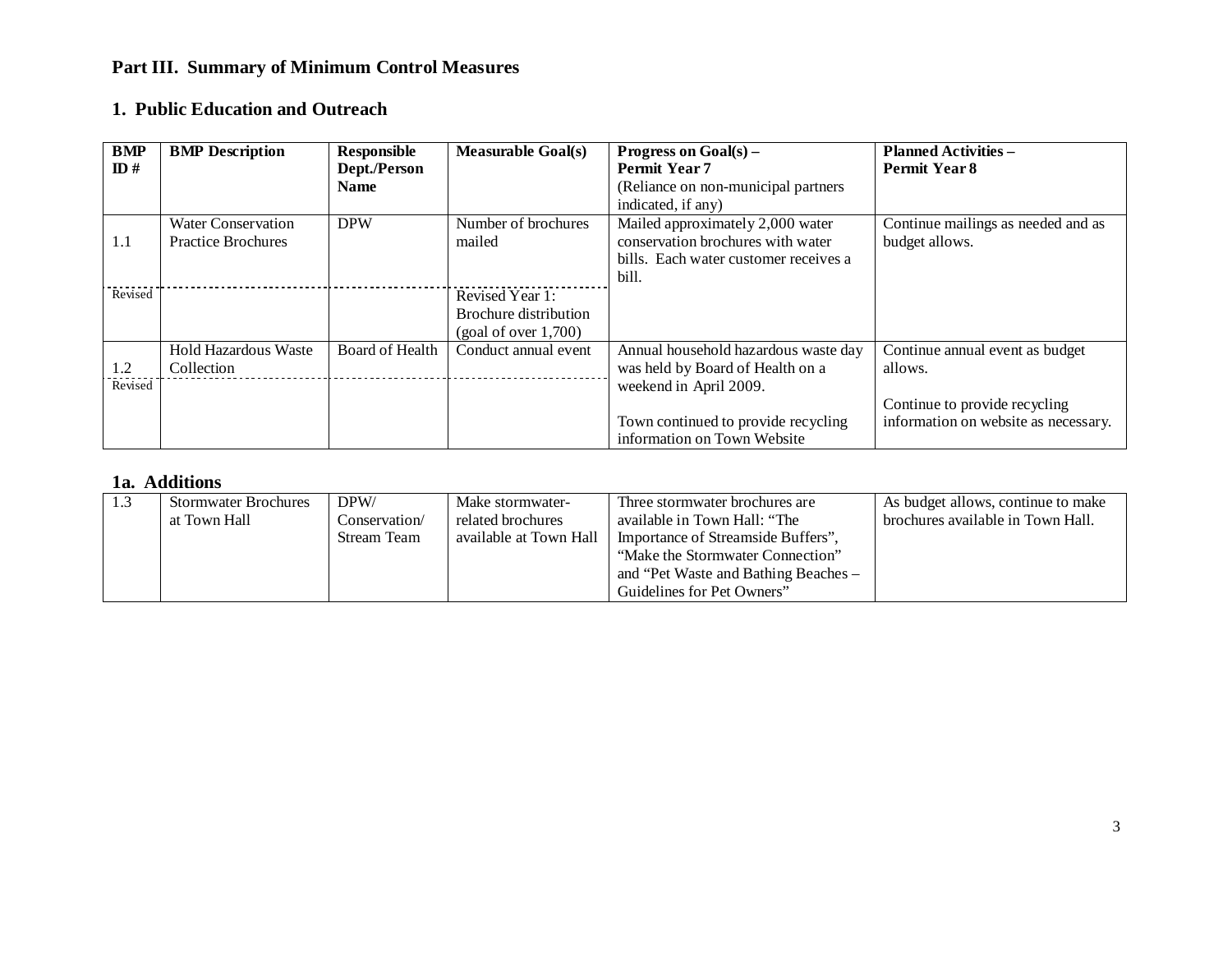| $\overline{1.4}$ | Animal Control Bylaw | Police/Board of | <b>Enforce Animal</b> | Town Bylaw prohibits disposal of dog  | Continue to promote and enforce |
|------------------|----------------------|-----------------|-----------------------|---------------------------------------|---------------------------------|
|                  | (Town's General)     | Health          | Control Bylaw         | waste on beaches, sidewalks, streets, | bylaw as needed and as budget   |
|                  | Bylaws Article X     |                 |                       | parks, in town storm drains and on    | allows.                         |
|                  | Section 28)          |                 |                       | public beaches. The Police continued  |                                 |
|                  |                      |                 |                       | to enforce the Animal Control Bylaw,  |                                 |
|                  |                      |                 |                       | including patrolling beaches, parks,  |                                 |
|                  |                      |                 |                       | recreational areas and cemeteries and |                                 |
|                  |                      |                 |                       | monitoring the 'dog waste stations.'  |                                 |
|                  |                      |                 |                       |                                       |                                 |
|                  |                      |                 |                       | The Board of Health also promotes     |                                 |
|                  |                      |                 |                       | compliance with this bylaw, and       |                                 |
|                  |                      |                 |                       | educates people about the bylaw.      |                                 |
|                  |                      |                 |                       |                                       |                                 |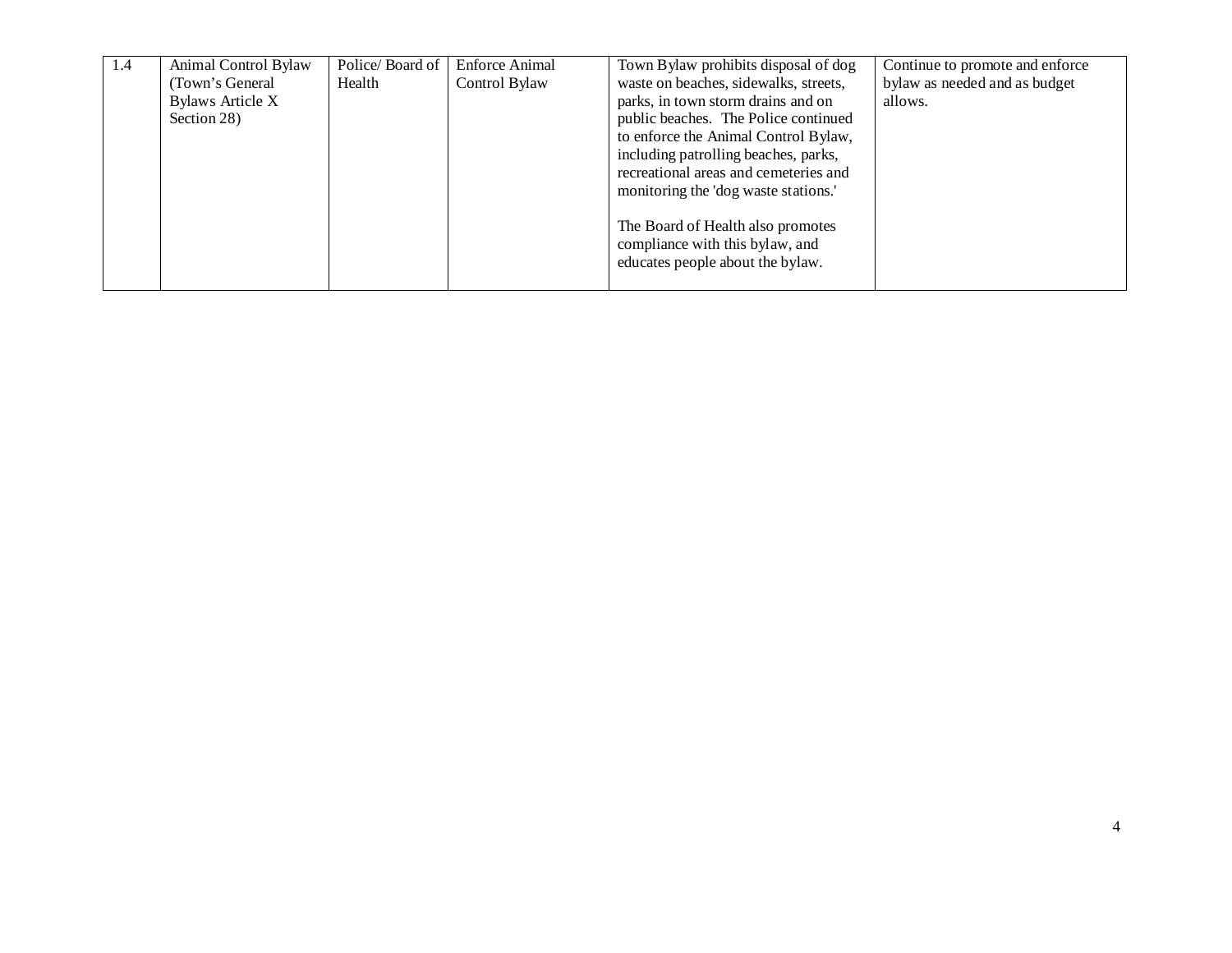## **2. Public Involvement and Participation**

| <b>BMP</b>     | <b>BMP</b> Description | <b>Responsible</b>             | <b>Measurable Goal(s)</b> | Progress on $Goal(s) -$                                                                                                                         | <b>Planned Activities -</b>                           |
|----------------|------------------------|--------------------------------|---------------------------|-------------------------------------------------------------------------------------------------------------------------------------------------|-------------------------------------------------------|
| ID#            |                        | Dept./Person                   |                           | Permit Year 7                                                                                                                                   | (Permit Year 8)                                       |
|                |                        | <b>Name</b>                    |                           | (Reliance on non-municipal partners                                                                                                             |                                                       |
|                |                        |                                |                           | indicated, if any)                                                                                                                              |                                                       |
| 2.1<br>Revised | <b>Stream Cleaning</b> | DPW/Conservation<br>Commission | Annual Project            | The Town has undertaken numerous<br>stream cleaning projects over the<br>permit term:                                                           | Continue annual stream cleanings<br>as budget allows. |
|                |                        |                                |                           | A portion of Milletts Brook<br>$\bullet$<br>was cleaned in August 2003.                                                                         |                                                       |
|                |                        |                                |                           | A portion of Sawmill Brook<br>$\bullet$<br>(from Mill Street south to<br>Essex Country Club) was<br>cleaned in December 2005.                   |                                                       |
|                |                        |                                |                           | Millets Brook (from Millets<br>$\bullet$<br>Lane to Rote 128) was<br>cleaned in January 2007.                                                   |                                                       |
|                |                        |                                |                           | Since 2007, DPW and<br>$\bullet$<br><b>Conservation Commission</b><br>worked together on a stream<br>cleaning project in the Saw<br>Mill Brook. |                                                       |
|                |                        |                                |                           | This year, budget prohibited<br>$\bullet$<br>cleaning activities.                                                                               |                                                       |
|                |                        |                                |                           |                                                                                                                                                 |                                                       |
|                |                        |                                |                           |                                                                                                                                                 |                                                       |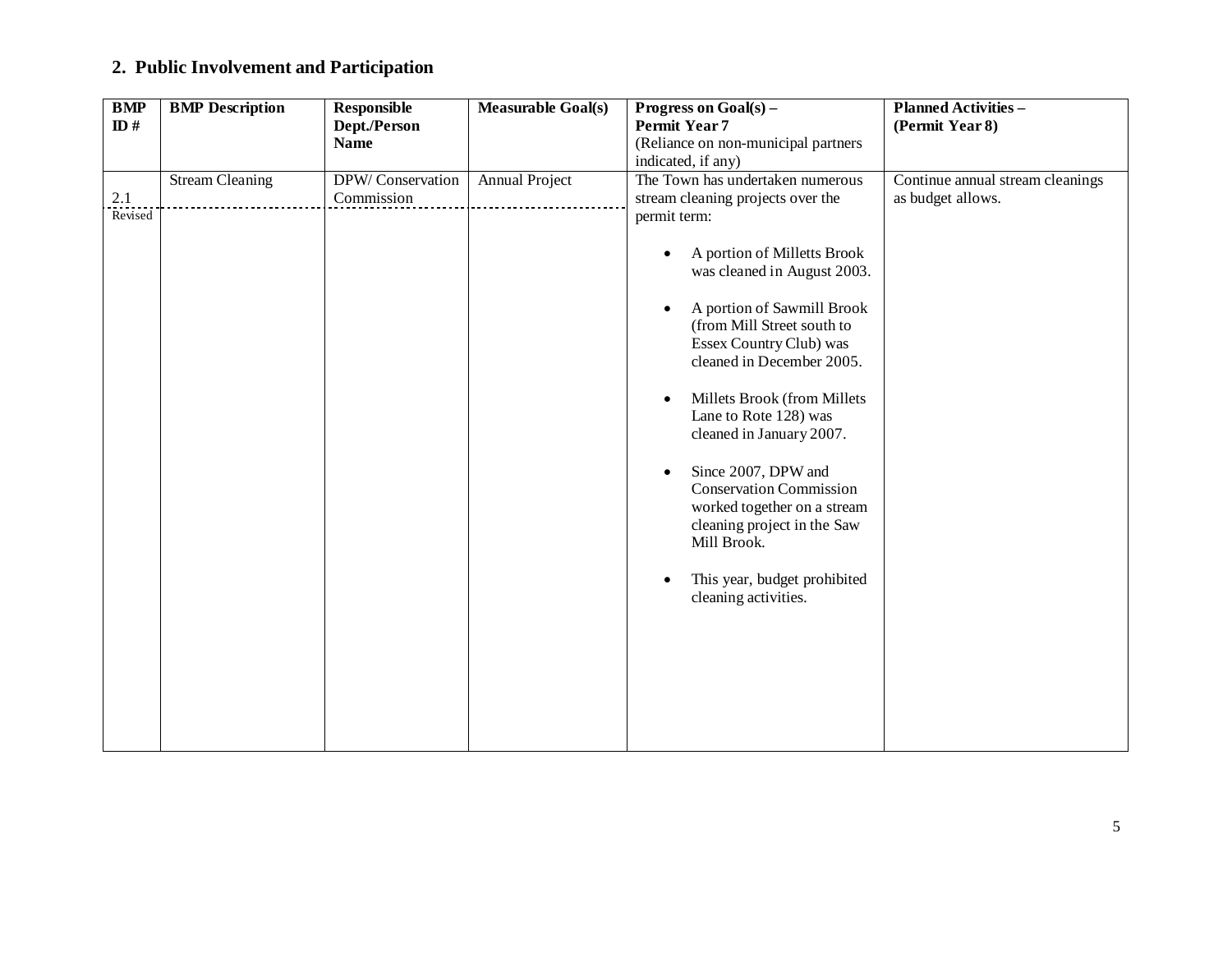|         | <b>Stakeholder Meetings</b> | <b>Manchester Coastal</b> | Number of meetings         | The Manchester Coastal Stream Team     | Continue meetings, as possible. |
|---------|-----------------------------|---------------------------|----------------------------|----------------------------------------|---------------------------------|
| 2.2     |                             | Stream Team/              |                            | met once a month for most of the year  |                                 |
|         |                             | Conservation              |                            | to discuss environmental issues that   |                                 |
|         |                             | Commission                |                            | affect water bodies in Manchester-by-  |                                 |
|         |                             |                           |                            | the-Sea and to plan corrective         |                                 |
| Revised |                             |                           | Revised in Permit          | measures to address identified issues. |                                 |
|         |                             |                           | Year $1$ :                 | All projects include public            |                                 |
|         |                             |                           | Conservation               | participation and involvement.         |                                 |
|         |                             |                           | <b>Commission Meetings</b> |                                        |                                 |
|         |                             |                           | $(Goal - 16 \times per)$   | The Conservation Commission met        |                                 |
|         |                             |                           | year)                      | twice a month (second and fourth       |                                 |
|         |                             |                           |                            | Tuesday). Additional meetings were     |                                 |
|         |                             |                           | <b>Stream Team</b>         | scheduled as needed. Abutters and      |                                 |
|         |                             |                           | Meetings $(Goal - 9)$      | general public were invited to         |                                 |
|         |                             |                           | times per year)            | consider drainage and stormwater       |                                 |
|         |                             |                           |                            | manage issues as related to the        |                                 |
|         |                             |                           |                            | Wetlands Protection Act and related    |                                 |
|         |                             |                           |                            | state and local laws.                  |                                 |
|         |                             |                           |                            |                                        |                                 |
|         |                             |                           |                            | All public involvement activities      |                                 |
|         |                             |                           |                            | complied with state public             |                                 |
|         |                             |                           |                            | notice requirements at MGL Chapter     |                                 |
|         |                             |                           |                            | 39 Section 23B and local public notice |                                 |
|         |                             |                           |                            | requirements.                          |                                 |
|         |                             |                           |                            |                                        |                                 |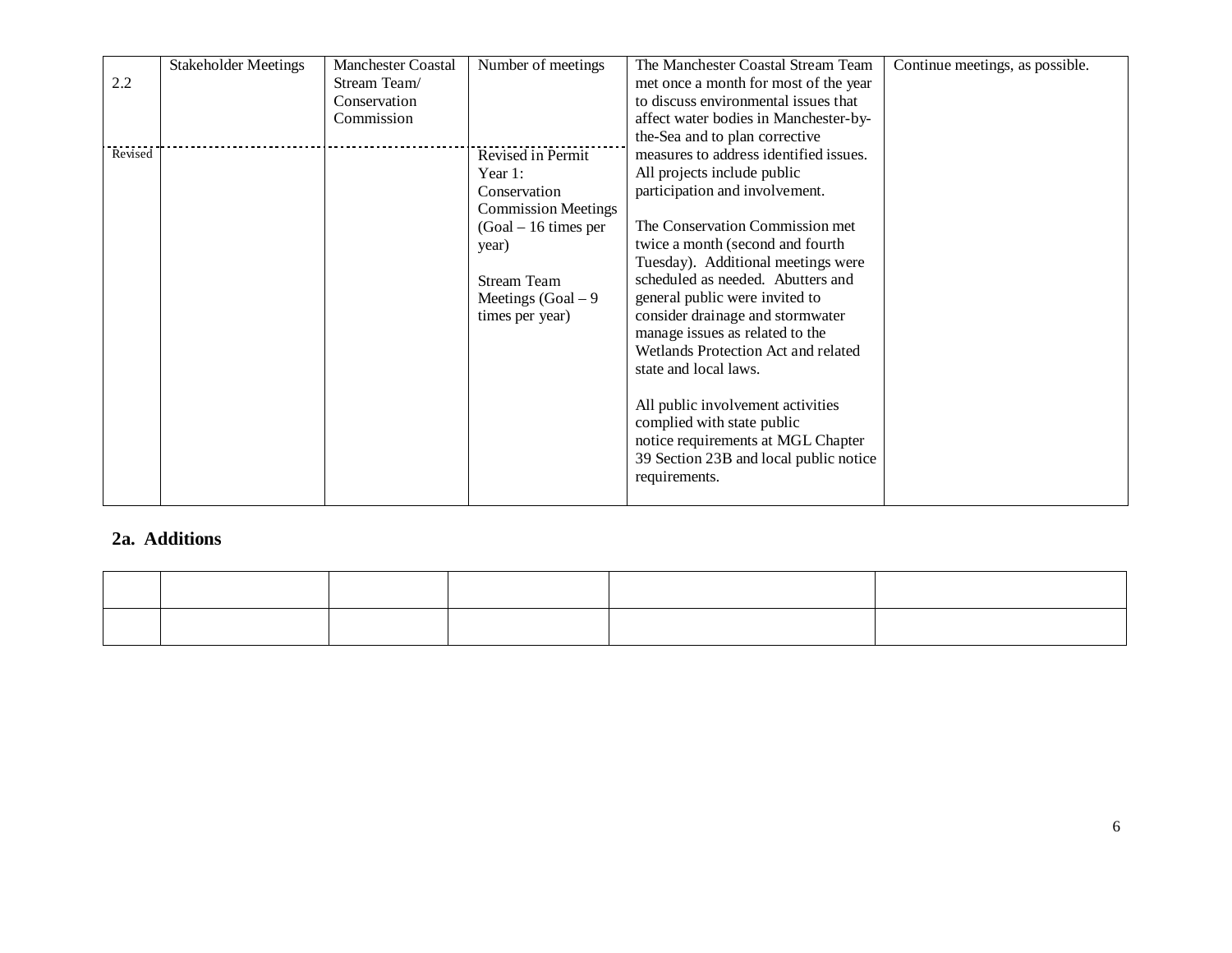## **3. Illicit Discharge Detection and Elimination**

| BMP<br>$\mathbf{ID}$ # | <b>BMP</b> Description                  | Responsible<br>Dept./Person                                                            | <b>Measurable Goal(s)</b>                                                  | <b>Progress on Goal(s) –</b><br>Permit Year 7                                                                           | <b>Planned Activities -</b><br>(Permit Year 8)              |
|------------------------|-----------------------------------------|----------------------------------------------------------------------------------------|----------------------------------------------------------------------------|-------------------------------------------------------------------------------------------------------------------------|-------------------------------------------------------------|
|                        |                                         | <b>Name</b>                                                                            |                                                                            | (Reliance on non-municipal partners<br>indicated, if any)                                                               |                                                             |
| 3.1                    | Map of Storm Drains                     | Public works                                                                           | Complete by June 30,<br>2006                                               | GIS map of storm sewer system<br>(outfalls, catch basins, and other                                                     | BMP complete; measurable goal met.<br>Update map as needed. |
| Revised                |                                         |                                                                                        |                                                                            | drainage structures) is complete.<br>Connectivity, where know, is included<br>on map.                                   |                                                             |
| 3.2                    | <b>Illicit Discharge</b><br>Policy/Regs | DPW/<br>Conservation<br>Commission/<br>Planning Board/<br><b>Building</b><br>Inspector | Complete by June 30,<br>2007                                               | DPW reviewed a copy of the Attorney<br>General's model bylaw. Town<br>reviewed bylaws of similar nearby<br>communities. | Draft bylaw and put Bylaw on<br>Warrant for Town Meeting    |
| Revised                |                                         |                                                                                        | Revised in Permit<br>Year 4: Complete<br>implementation by<br>May 31, 2008 |                                                                                                                         |                                                             |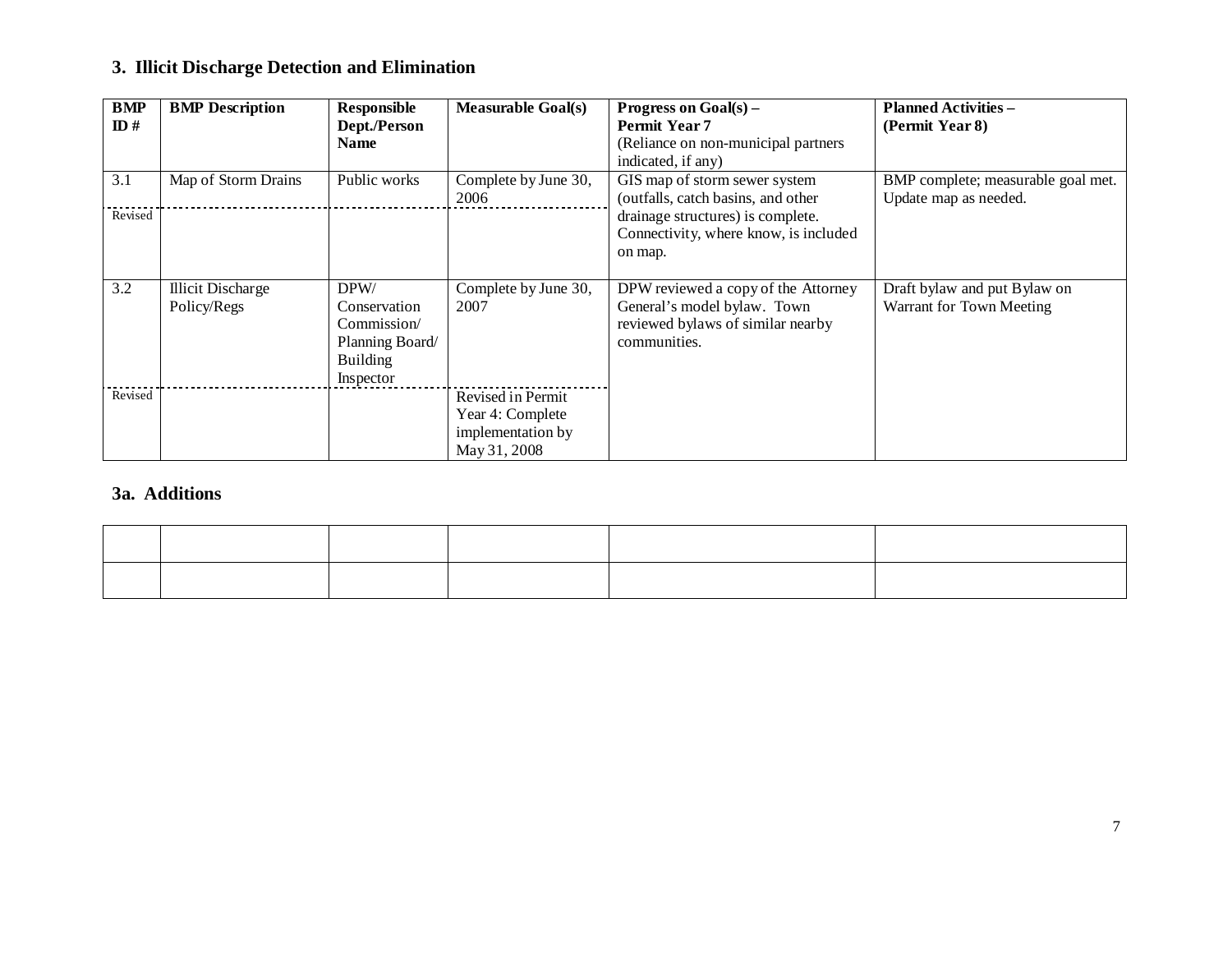### **4. Construction Site Stormwater Runoff Control**

| <b>BMP</b>      | <b>BMP</b> Description     | Responsible     | <b>Measurable Goal(s)</b> | Progress on $Goal(s)$ –                | <b>Planned Activities -</b>      |
|-----------------|----------------------------|-----------------|---------------------------|----------------------------------------|----------------------------------|
| $\mathbf{ID}$ # |                            | Dept./Person    |                           | Permit Year 7                          | (Permit Year 8)                  |
|                 |                            | <b>Name</b>     |                           | (Reliance on non-municipal partners)   |                                  |
|                 |                            |                 |                           | indicated, if any)                     |                                  |
| 4.1             | Develop and Implement      | DPW/            | Complete by June 30,      | "Stormwater Management Special         | BMP complete and measurable goal |
|                 | <b>Construction Runoff</b> | Conservation    | 2007                      | Permit" added to Town Zoning By-law    | achieved.                        |
|                 | Policy/Regulations         | Commission/     |                           | in April 4, 2007. Planning Board has   |                                  |
|                 | regulating erosion and     | Planning Board/ |                           | adopted Regulations.                   | Continue to implement bylaw and  |
|                 | sediment control           | <b>Building</b> |                           |                                        | regulations                      |
|                 |                            | Inspector       |                           | This bylaw requires sediment and       |                                  |
| Revised         |                            |                 |                           | erosion control at construction sites, |                                  |
|                 |                            |                 |                           | and includes sanctions to ensure       |                                  |
|                 |                            |                 |                           | compliance.                            |                                  |
|                 |                            |                 |                           |                                        |                                  |
|                 |                            |                 |                           | Planning Board continues to implement  |                                  |
|                 |                            |                 |                           | Bylaw and regulations.                 |                                  |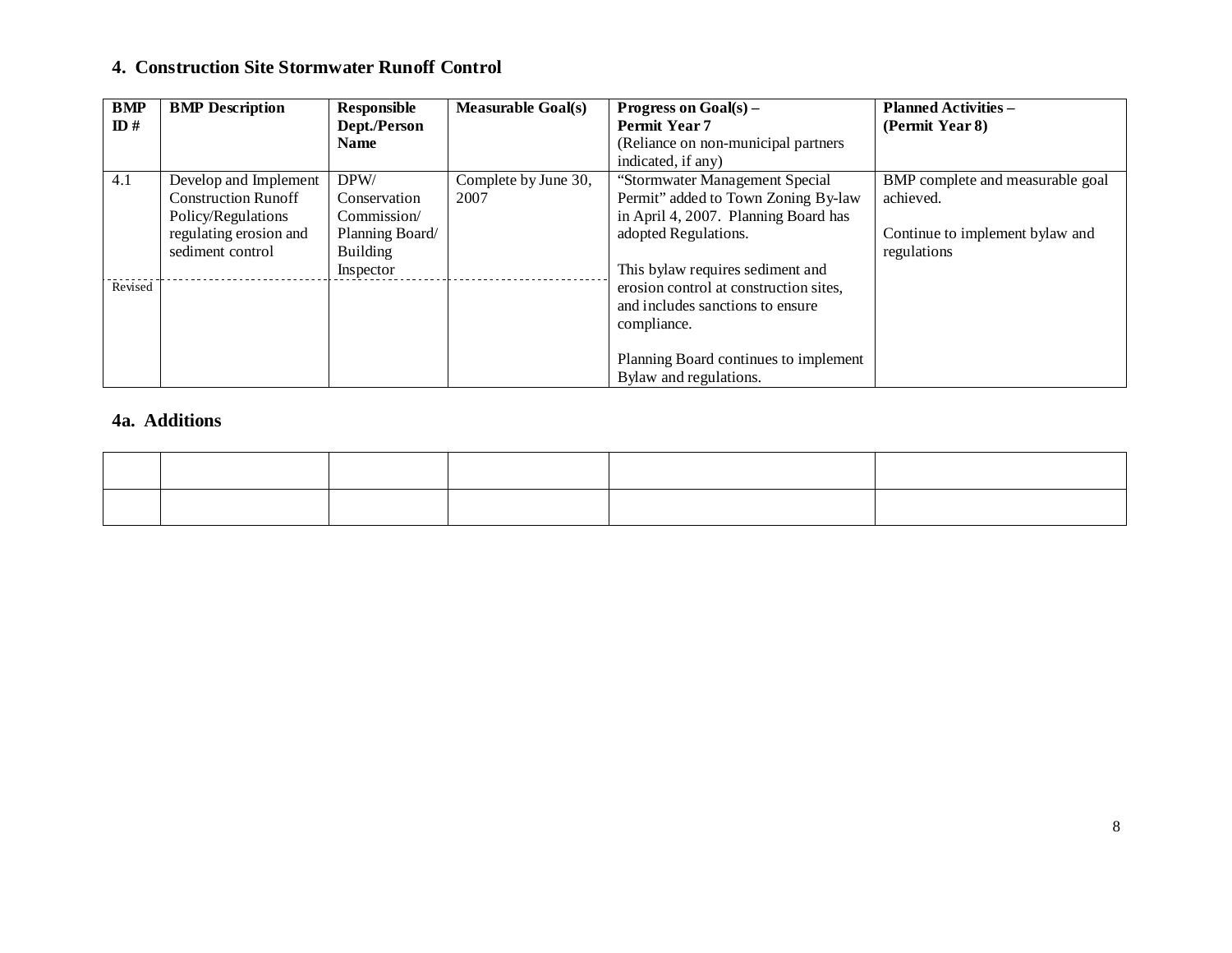## **5. Post-Construction Stormwater Management in New Development and Redevelopment**

| <b>BMP</b>      | <b>BMP</b> Description   | Responsible     | <b>Measurable Goal(s)</b> | Progress on $Goal(s)$ –                 | <b>Planned Activities -</b>      |
|-----------------|--------------------------|-----------------|---------------------------|-----------------------------------------|----------------------------------|
| $\mathbf{ID}$ # |                          | Dept./Person    |                           | <b>Permit Year 7</b>                    | (Permit Year 8)                  |
|                 |                          | <b>Name</b>     |                           | (Reliance on non-municipal partners)    |                                  |
|                 |                          |                 |                           | indicated, if any)                      |                                  |
|                 | Develop and implement    | DPW/            | Complete by June 30,      | "Stormwater Management Special          | BMP complete and measurable goal |
| 5.1             | <b>Post Construction</b> | Conservation    | 2007                      | Permit" added to Town Zoning By-law     | achieved.                        |
|                 | Policy                   | Commission/     |                           | in April 4, 2007. Planning Board        |                                  |
|                 |                          | Planning Board/ | Implement bylaws          | adopted regulations.                    | Continue to implement bylaw and  |
|                 |                          | <b>Building</b> |                           |                                         | regulations.                     |
|                 |                          | Inspector       |                           | This bylaw addresses storm water        |                                  |
| Revised         |                          |                 |                           | runoff from new development and         |                                  |
|                 |                          |                 |                           | redevelopment projects that disturb one |                                  |
|                 |                          |                 |                           | or more acres                           |                                  |
|                 |                          |                 |                           |                                         |                                  |
|                 |                          |                 |                           | Planning Board continues to implement   |                                  |
|                 |                          |                 |                           | Bylaw and regulations.                  |                                  |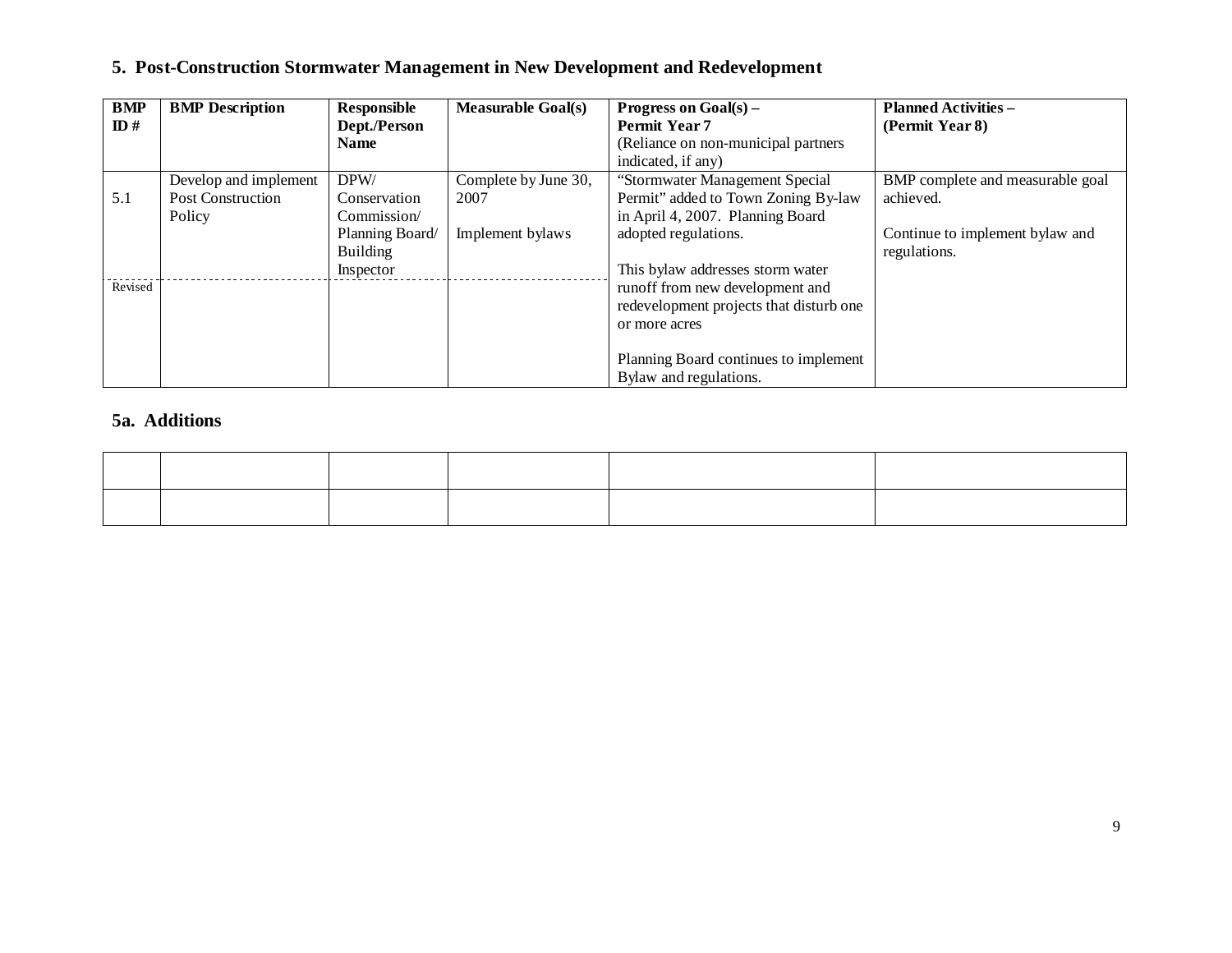|  |  |  |  |  |  | 6. Pollution Prevention and Good Housekeeping in Municipal Operations |  |
|--|--|--|--|--|--|-----------------------------------------------------------------------|--|
|--|--|--|--|--|--|-----------------------------------------------------------------------|--|

| <b>BMP</b><br>ID# | <b>BMP</b> Description                                                       | <b>Responsible</b><br>Dept./Person | <b>Measurable Goal(s)</b>                                                                               | <b>Progress on Goal(s) –</b><br><b>Permit Year 7</b>                                                               | <b>Planned Activities -</b><br>(Permit Year 8)                    |
|-------------------|------------------------------------------------------------------------------|------------------------------------|---------------------------------------------------------------------------------------------------------|--------------------------------------------------------------------------------------------------------------------|-------------------------------------------------------------------|
|                   |                                                                              | <b>Name</b>                        |                                                                                                         | (Reliance on non-municipal partners<br>indicated, if any)                                                          |                                                                   |
| 6.1               | Stormwater System and<br><b>Catch Basin Inspection</b><br>Program            | <b>DPW</b>                         | Annual Inspections                                                                                      | DPW inspected catch basins and<br>cleaned as necessary                                                             | Continue annual inspections and as-<br>needed cleanings.          |
| 6.2               | Septic system controls                                                       | <b>Board of Health</b>             | Number of new<br>systems or repairs                                                                     | Based on inspections, failing systems<br>were upgraded as needed. The Town<br>has a tracking system for pump outs. | Continue to monitor septic systems<br>as needed.                  |
| 6.3               | Sweep all streets by<br>June 1                                               | <b>DPW</b>                         | Completed on time                                                                                       | The DPW swept streets by June 1,<br>2010.                                                                          | Continue to sweep streets once per<br>year, as budget allows.     |
| Revised           |                                                                              |                                    | Revised Year 1:<br>Complete by June 1                                                                   |                                                                                                                    |                                                                   |
| 6.4               | May through<br>September, Minimum<br>of biweekly sweeping<br>of main streets | <b>DPW</b>                         | Number of sweepings<br>complete                                                                         | The DPW swept main streets regularly<br>throughout the summer season (May<br>through September).                   | Continue to sweep main streets as<br>needed and as budget allows. |
| Revised           |                                                                              |                                    | Revised Year 1: Goal:<br>Minimum of 10 bi-<br>weekly sweepings<br>Revised Year 5:<br>Sweep as necessary |                                                                                                                    |                                                                   |

| 6.5 | <b>Employee Training</b> | Conservation<br>Commission/<br>Fire<br>Department/<br><b>DPW</b> | Train staff annually | Town continues to incorporate<br>stormwater training into annual<br>trainings of Conservation Commission,<br>the Fire Department, and the DPW.<br>Training includes understanding how to<br>recognize illicit discharges. | Continue annual stormwater<br>trainings. |
|-----|--------------------------|------------------------------------------------------------------|----------------------|---------------------------------------------------------------------------------------------------------------------------------------------------------------------------------------------------------------------------|------------------------------------------|
|     |                          |                                                                  |                      |                                                                                                                                                                                                                           |                                          |